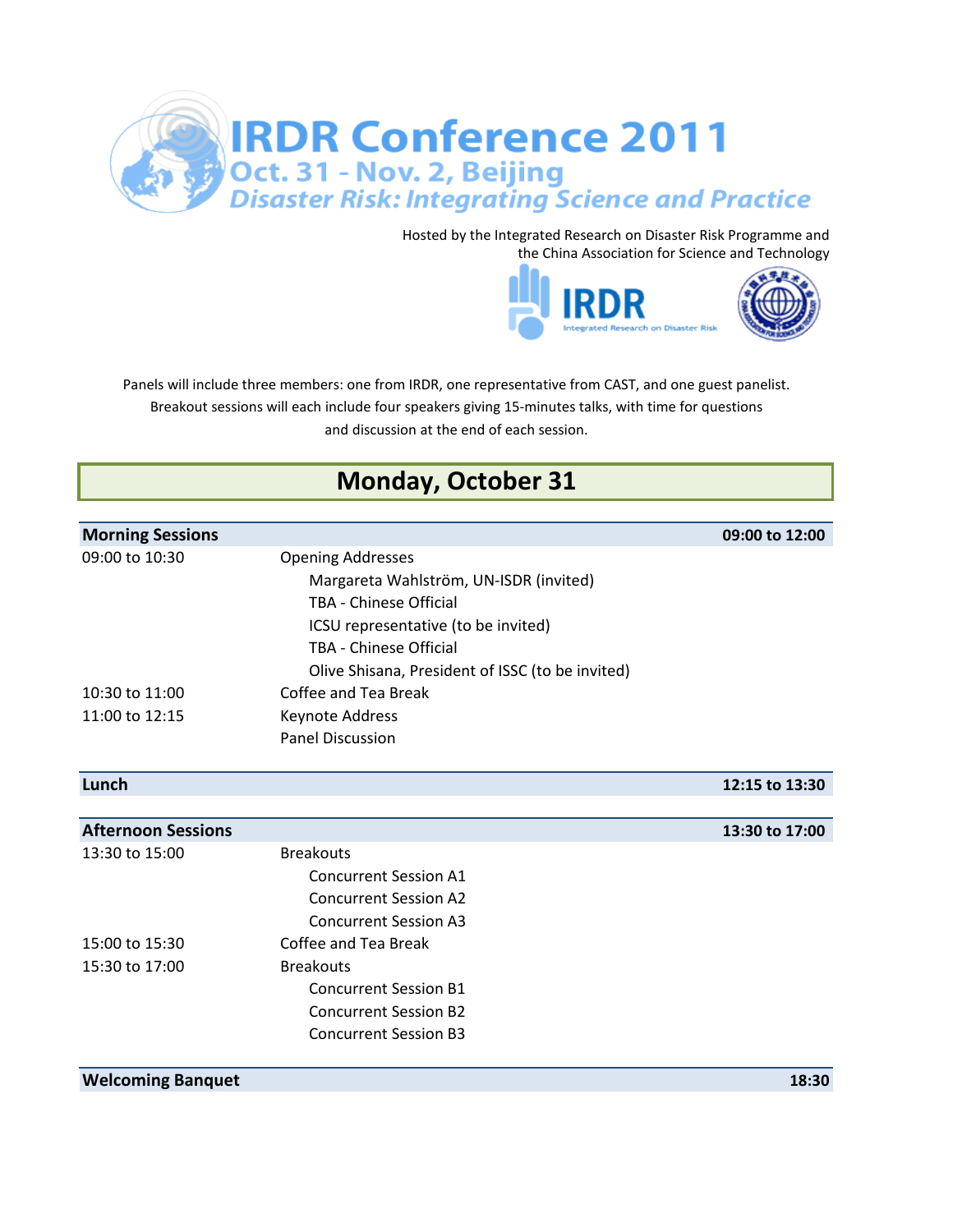## **Tuesday, November 1**

| <b>Morning Sessions</b>   |                              | 09:00 to 12:00 |
|---------------------------|------------------------------|----------------|
| 09:00 to 10:15            | Keynote Address              |                |
|                           | <b>Panel Discussion</b>      |                |
| 10:15 to 10:45            | Coffee and Tea Break         |                |
| 10:45 to 12:00            | Keynote Address              |                |
|                           | <b>Panel Discussion</b>      |                |
| Lunch                     |                              | 12:00 to 13:30 |
|                           |                              |                |
| <b>Afternoon Sessions</b> |                              | 13:30 to 17:00 |
| 13:30 to 15:00            | <b>Breakouts</b>             |                |
|                           | <b>Concurrent Session C1</b> |                |
|                           | <b>Concurrent Session C2</b> |                |
|                           | <b>Concurrent Session C3</b> |                |
| 15:00 to 15:30            | Coffee and Tea Break         |                |
| 15:30 to 17:00            | <b>Breakouts</b>             |                |
|                           | <b>Concurrent Session D1</b> |                |
|                           | <b>Concurrent Session D2</b> |                |
|                           | <b>Concurrent Session D3</b> |                |

**Dinner 18:30**

## **Wednesday, November 2**

| <b>Morning Sessions</b>   |                              | 09:00 to 12:00 |
|---------------------------|------------------------------|----------------|
| 09:00 to 10:15            | Keynote Address              |                |
|                           | <b>Panel Discussion</b>      |                |
| 10:15 to 10:45            | Coffee and Tea Break         |                |
| 10:45 to 12:00            | Keynote Address              |                |
|                           | <b>Panel Discussion</b>      |                |
|                           |                              |                |
| Lunch                     |                              | 12:00 to 13:30 |
|                           |                              |                |
| <b>Afternoon Sessions</b> |                              | 13:30 to 17:00 |
| 13:30 to 15:00            | <b>Breakouts</b>             |                |
|                           | <b>Concurrent Session E1</b> |                |
|                           | <b>Concurrent Session E2</b> |                |
|                           | <b>Concurrent Session E3</b> |                |

15:00 to 15:30 Coffee and Tea Break 15:30 to 17:00 Breakouts Concurrent Session F1